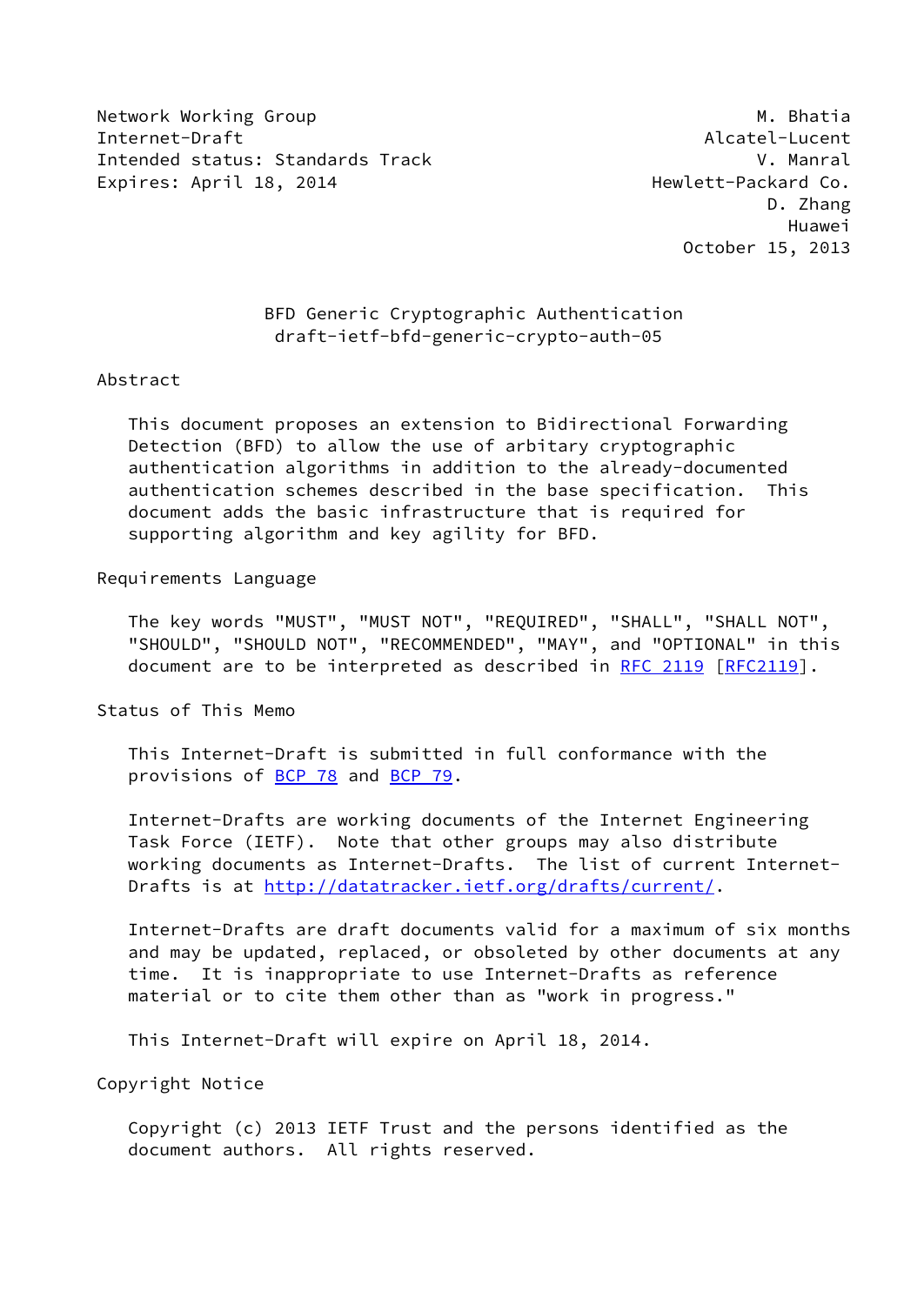### <span id="page-1-1"></span>Internet-Draft BFD Generic Authentication October 2013

This document is subject to [BCP 78](https://datatracker.ietf.org/doc/pdf/bcp78) and the IETF Trust's Legal Provisions Relating to IETF Documents [\(http://trustee.ietf.org/license-info](http://trustee.ietf.org/license-info)) in effect on the date of publication of this document. Please review these documents

 carefully, as they describe your rights and restrictions with respect to this document. Code Components extracted from this document must include Simplified BSD License text as described in Section 4.e of the Trust Legal Provisions and are provided without warranty as described in the Simplified BSD License.

### Table of Contents

|                                                                            |  |  | $\overline{2}$ |
|----------------------------------------------------------------------------|--|--|----------------|
| BFD Security Association<br>$2$ .                                          |  |  | $\overline{4}$ |
| 3.                                                                         |  |  | $\overline{5}$ |
| Authentication Types<br>3.1.                                               |  |  | $\overline{5}$ |
| Authentication Section Format<br>3.2.                                      |  |  | $\overline{5}$ |
| $3.3$ . Procedures at the Sending Side                                     |  |  | 6              |
| $3.4$ . Procedure at the Receiving Side                                    |  |  | $\mathbf{I}$   |
| Key Selection for BFD Packet Transmission 8<br>3.5.                        |  |  |                |
|                                                                            |  |  |                |
| Replay Protection using Extended Sequence Numbers<br>3.6.                  |  |  |                |
| 4.                                                                         |  |  | 10             |
| 5.                                                                         |  |  | 10             |
| 6.                                                                         |  |  | 10             |
| 7.<br>References $\ldots \ldots \ldots \ldots \ldots \ldots \ldots \ldots$ |  |  | 10             |
| Normative References<br>7.1.                                               |  |  | 10             |
| Informative References<br>7.2.                                             |  |  | 11             |

# <span id="page-1-0"></span>[1](#page-1-0). Introduction

 The base specification of bidirectional Forwarding Detection (BFD) [\[RFC5880](https://datatracker.ietf.org/doc/pdf/rfc5880)] defines five authentication schemes: Simple Password, Keyed MD5 , Meticulous Keyed MD5, Keyed SHA-1, and Meticulous SHA-1. In Simple Password, passwords are transferred in plaintext. An attacker with physical access to the network can easily eavesdrop on the password and compromise the security of the BFD packet exchanges. In Keyed MD5 and Meticulous Keyed MD5, the BFD devices on the both sides of a BFD session share a secret key which is used to generate a keyed MD5 digest for each packet, and a monotonically increasing sequence number scheme is used to prevent replay attacks. Keyed SHA-1 and Meticulous SHA-1 modes are similar to MD5, and it uses SHA-1 instead of MD5 to generate a digest for each packet.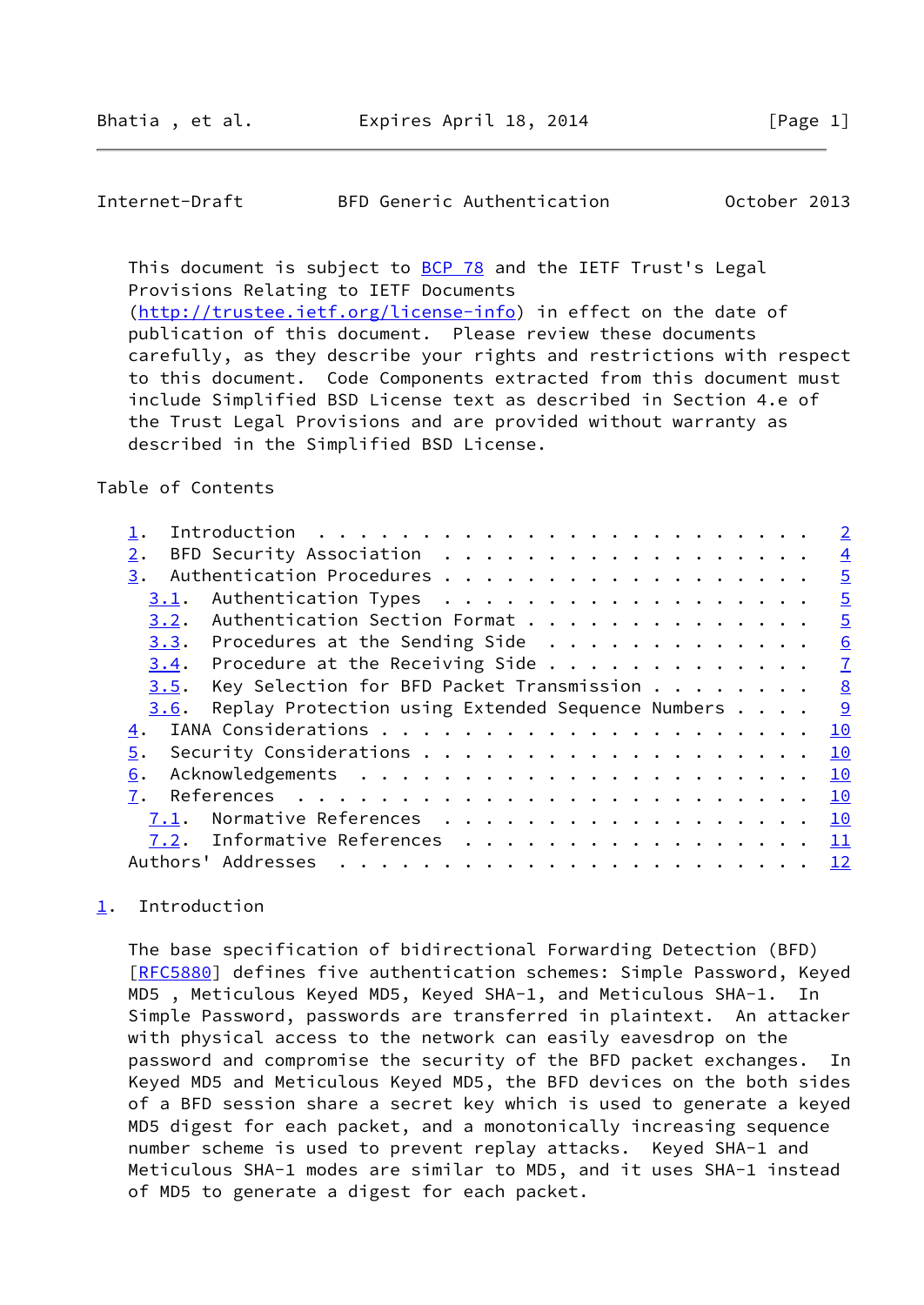A concern with existing authentication schemes of BFD is that the security strength of the cryptographic algorithms adopted in the schemes is relatively weak. Both the MD5 algorithm and the SHA-1 algorithm are known to be vulnerable to collision attacks.

| Bhatia, et al. | Expires April 18, 2014 | [Page 2] |
|----------------|------------------------|----------|
|                |                        |          |

Internet-Draft BFD Generic Authentication October 2013

[MD5-attack] and [\[Dobb96a](#page-11-5), [Dobb96b](#page-11-6)], several methods of generating hash collisions for some applications of MD5 are proposed. Similar security vulnerabilities of SHA-1 are introduced in [\[SHA-1-attack1](#page-12-1)] and [\[SHA-1-attack2](#page-12-2)]. It is therefore desired that BFD must support newer algorithms that have not yet been broken. Additionally, the transition mechanism from one algorithm to the other must be seamless.

 The other issue with the existing authentication schemes is the vulnerability to replay attacks. In non-meticulous authentication schemes, sequence numbers are only increased occasionally. This behavior can be taken advantage of by an attacker to perform intra session replay attacks. In meticulous authentication schemes, sequence numbers are required to monotonically increase with each successive packet, which eliminates the possibility of intra-session replay attacks.

 BFD session timers are often defined with the granularity of microseconds. Although in practice BFD devices send packets at millisecond intervals, they can potentially send packets at a much higher rate. Since the cryptographic sequence number space is only 32 bits, when using Meticulous Authentication, a sequence number used in a BFD session can reach its maximum value and roll over within a short period. For instance, if the value of a sequence number is increased by one every millisecond, then it will reach its maximum in less than 8 weeks. This can potentially be exploited to launch inter-session replay attacks.

 In order to address the issues mentioned above, this document proposes two new authentication types that can be used to secure the BFD packets. The two authentication types are - Cryptographic Authentication (CRYPTO\_AUTH) and Meticulous Cryptographic Authentication (MET\_ CRYPTO\_AUTH). Unlike earlier authentication types that were defined in BFD, the proposed authentication types are not tied to any particular authentication algorithm or construct. These can use different authentication algorithms and constructs like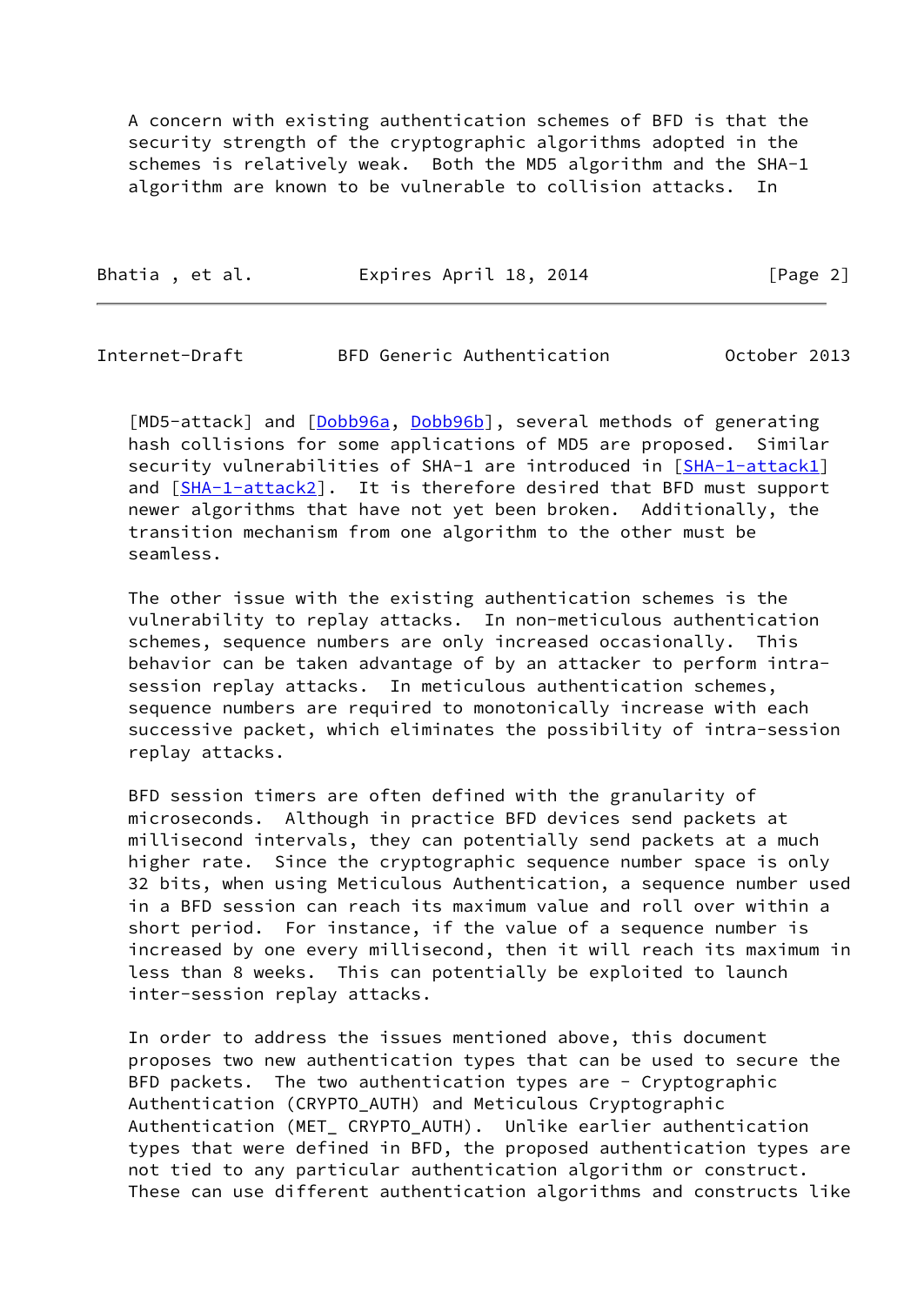MD5, SHA-1, SHA-2, HMAC-SHA1, HMAC-SHA2, etc. to provide authentication and data integrity protection for BFD control packets.

 The packet replay mechanism has also been enhanced to improve its capability in handling inter and intra-session replay attacks.

Bhatia, et al. Expires April 18, 2014 [Page 3]

<span id="page-3-1"></span>Internet-Draft BFD Generic Authentication October 2013

 It should be noted that this document attempts to fix the security issues raised by the manual key management procedure that currently exists within BFD, as part of the Phase One described in KARP-design- guide [[I-D.ietf-karp-design-guide\]](#page-11-7). Therefore, only the pre-shared keys is considered in this document. However, the solution described in this document is generic and does not preclude the possibility of supporting keys derived from an automated key management protocol.

<span id="page-3-0"></span>[2](#page-3-0). BFD Security Association

 The BFD protocol does not include an in-band mechanism to create or manage BFD Security Associations (BFD SA). A BFD SA contains a set of shared parameters between any two legitimate BFD devices.

The parameters associated with a BFD SA are listed as follows:

 o Authentication Algorithm : This indicates the authentication algorithm to be used with the BFD SA. This information SHOULD never be sent in plaintext over the wire.

 o Authentication Key : This indicates the cryptographic key associated with this BFD SA. The length of this key is variable and depends upon the authentication algorithm specified by the BFD SA. Operators MUST ensure that this is never sent over the network in clear-text via any protocol. Care should also be taken to ensure that the selected key is unpredictable, avoiding any keys known to be weak for the algorithm in use. [\[RFC4086](https://datatracker.ietf.org/doc/pdf/rfc4086)] contains helpful information on both key generation techniques and cryptographic randomness.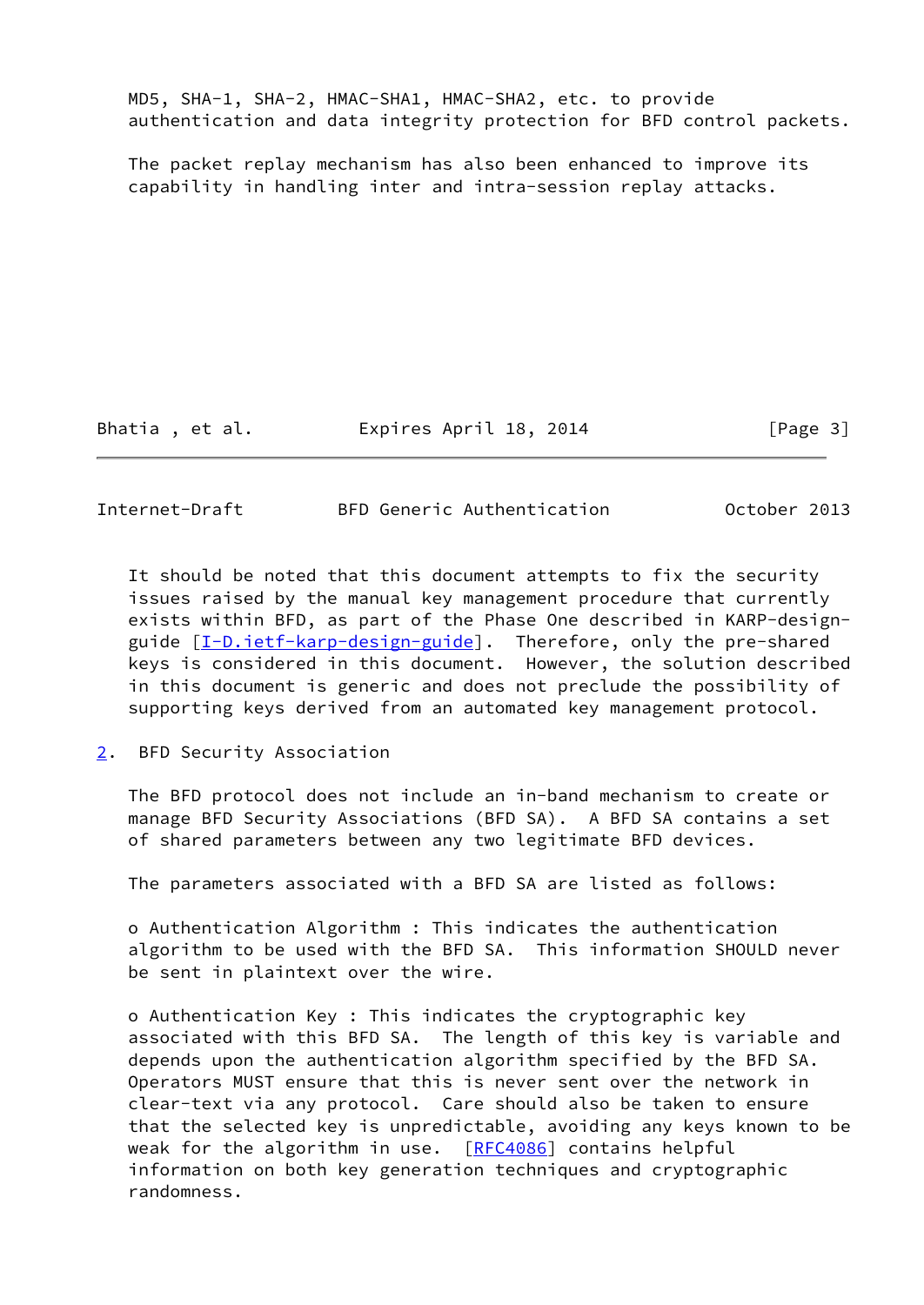o Authentication Key Identifier (Key ID) : This is a two octet unsigned integer used to uniquely identify the BFD SA. This ID could be manually configured by the network operator (or, in the future, possibly by some key management protocol specified by the IETF). The receiver determines the active SA by looking at this field in the incoming packet. The sender puts this Key ID in the BFD packet based on the active configuration. Using Key IDs makes changing keys while maintaining protocol operation convenient. Normally, an implementation would allow the network operator to configure a set of keys in a key chain, with each key in the chain having fixed lifetime. The actual operation of these mechanisms is outside the scope of this document.

 A key ID indicates a tuple of an authentication key and an associated authentication algorithm. If a key is expected to be applied with different algorithms, different Key IDs must be used to identify the associations of the key with its authentication algorithms respectively. However, the application of a key for different

| Bhatia, et al. | Expires April 18, 2014 | [Page 4] |
|----------------|------------------------|----------|
|----------------|------------------------|----------|

<span id="page-4-1"></span>Internet-Draft BFD Generic Authentication October 2013

 purposes must be very careful, since it may make an adversary easier to collect more material to compromise the key.

 o Not Before Time : The time point before which the key should not be used.

 o Not After Time : The time point after which the key should not be used.

<span id="page-4-0"></span>[3](#page-4-0). Authentication Procedures

 In the proposed authentication extension, an optional authentication section (Generic Authentication Section) and two authentication types (Generic Cryptographic Authentication and Generic Meticulous Cryptographic Authentication) are specified.

<span id="page-4-2"></span>[3.1](#page-4-2). Authentication Types

 The Authentication section is only present in a BFD packet if the Authentication Present (A) bit is set in the packet header. The Auth Type in the Authentication section is set to 6 when Generic Cryptographic Authentication is in use, while it is set to 7 when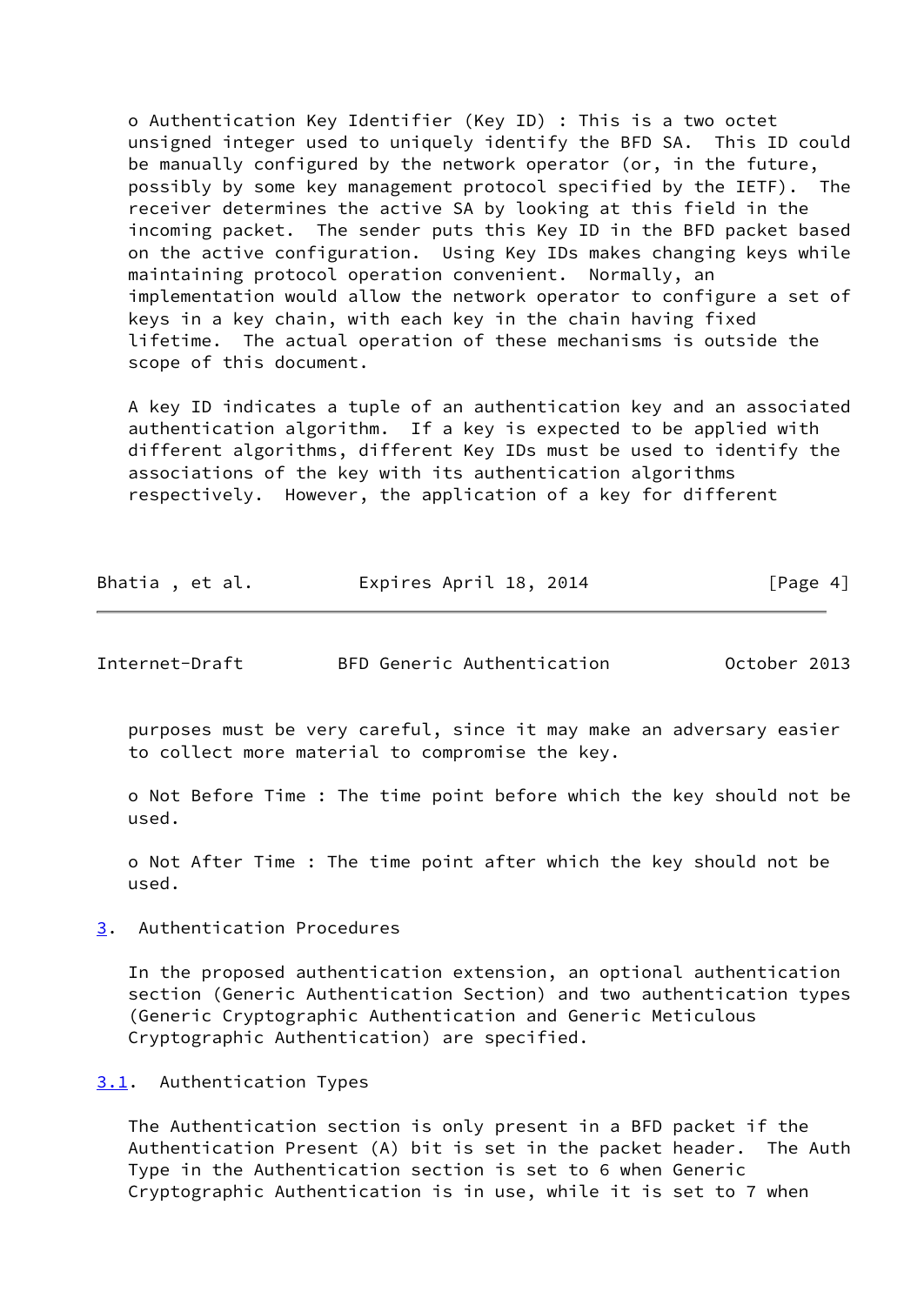Generic Meticulous Cryptographic Authentication is in use.

 Both the authentication types use a monotonically increasing sequence number to protect the BFD session against reply attacks. The only difference between the two types is that the sequence number is occasionally incremented in the Cryptographic Authentication mode, as against the Meticulous Cryptographic Authentication mode, where it is incremented on every packet.

 As a result of this, in the Cryptographic Authentication scheme, a replay attack is possible till the next sequence number is sent out.

### <span id="page-5-0"></span>[3.2](#page-5-0). Authentication Section Format

 A new authentication type, 6 or 7, indicating the generic cryptographic authentication mechanism in use, is inserted in the first octet of Authentication Section of the BFD control packet.

 For a BFD packet, if the Authentication Present (A) bit is set in the header and the Authentication Type field is 6 (Generic Cryptographic Authentication) or 7 (Generic Meticulous Cryptographic Authentication), the Authentication Section has the following format:

0 1 2 3 0 1 2 3 4 5 6 7 8 9 0 1 2 3 4 5 6 7 8 9 0 1 2 3 4 5 6 7 8 9 0 1 +-+-+-+-+-+-+-+-+-+-+-+-+-+-+-+-+-+-+-+-+-+-+-+-+-+-+-+-+-+-+-+-+

| Bhatia, et al. | Expires April 18, 2014 | [Page 5] |
|----------------|------------------------|----------|
|----------------|------------------------|----------|

<span id="page-5-1"></span>Internet-Draft BFD Generic Authentication October 2013

| Auth Type | Auth Len | Auth Key ID +-+-+-+-+-+-+-+-+-+-+-+-+-+-+-+-+-+-+-+-+-+-+-+-+-+-+-+-+-+-+-+-+ Sequence Number (High Order 32 Bits) +-+-+-+-+-+-+-+-+-+-+-+-+-+-+-+-+-+-+-+-+-+-+-+-+-+-+-+-+-+-+-+-+ Sequence Number (Low Order 32 Bits) +-+-+-+-+-+-+-+-+-+-+-+-+-+-+-+-+-+-+-+-+-+-+-+-+-+-+-+-+-+-+-+-+ | | | Authentication Data (Variable) | | | +-+-+-+-+-+-+-+-+-+-+-+-+-+-+-+-+-+-+-+-+-+-+-+-+-+-+-+-+-+-+-+-+

 o Auth Type: The Authentication Type, which in this case is 6 (Cryptographic Authentication) or 7 (Meticulous Cryptographic Authentication).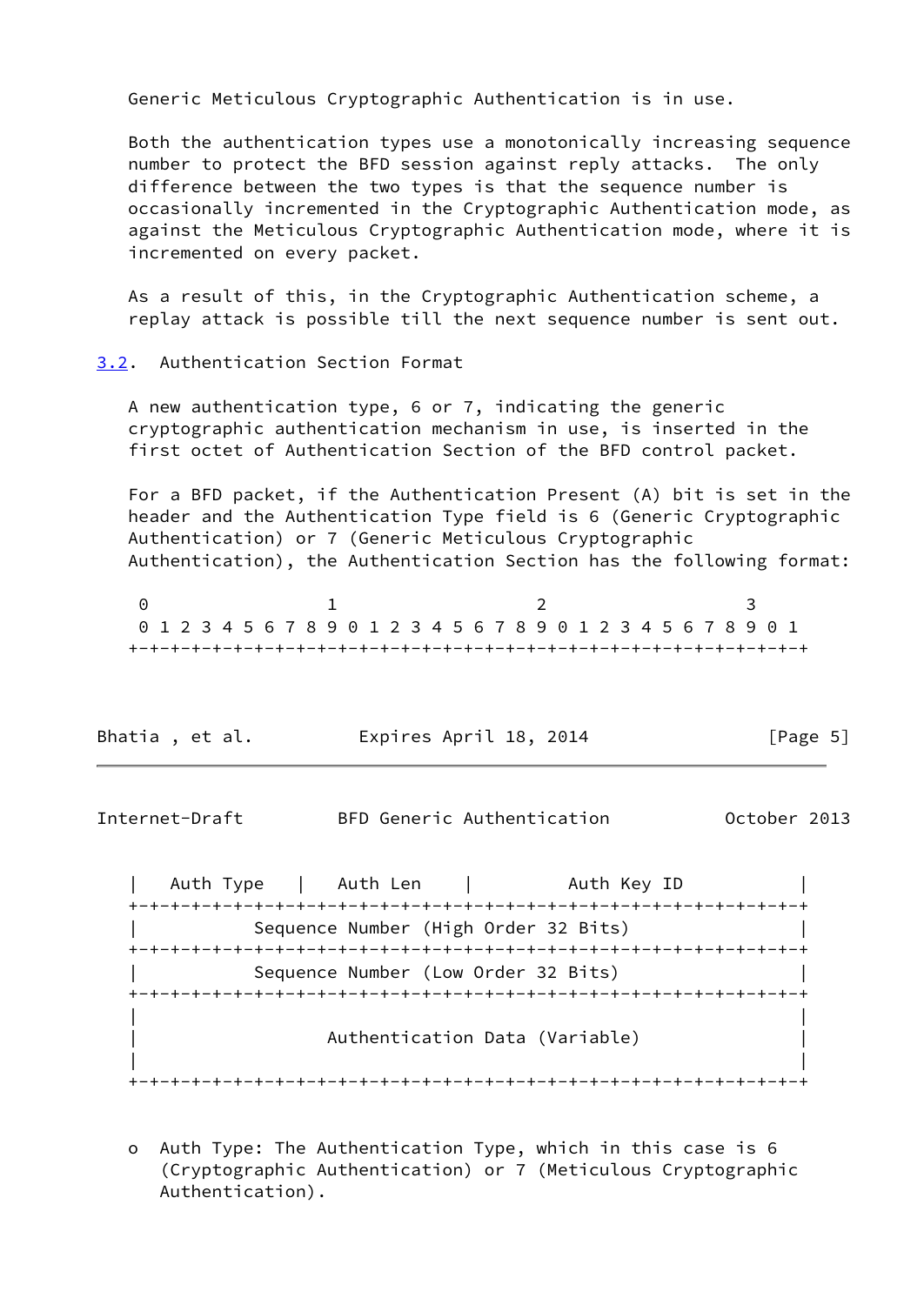- o Auth Len: The length of the Authentication Section.
- o Auth Key ID: The Key ID of the authentication key used for this packet, enabling multiple keys to be active simultaneously.
- o Sequence Number: A 64-bit sequence number that is used to prevent replay attacks. For Cryptographic Authentication this value is incremented occasionally. For Meticulous Cryptographic Authentication, this value is incremented for each successive packet transmitted for a session.
- o Authentication Data: This field carries the digest computed by whatever Cryptographic Authentication algorithm is being used to authenticate the BFD control packet.
- <span id="page-6-0"></span>[3.3](#page-6-0). Procedures at the Sending Side

 Before a BFD device sends a BFD packet out, the device needs to select an appropriate BFD SA from its local key database if a keyed digest for the packet is required. If no appropriate SA is available, the BFD packet MUST be discarded.

 If an appropriate SA is available, the device then derives the key and the associated authentication algorithm from the SA.

 The device sets the Authentication Present (A) bit in the packet header.

 The device MUST fill the Auth Type and the Auth Len fields before the authentication data is computed. The Sequence Number field MUST be set to bfd.XmitAuthSeq.

| Bhatia, et al. | Expires April 18, 2014 | [Page 6] |
|----------------|------------------------|----------|
|----------------|------------------------|----------|

<span id="page-6-1"></span>Internet-Draft BFD Generic Authentication October 2013

 The Auth Len field in the Authentication section is set as per the authentication algorithm that is being used.

The Key ID field is filled.

 The computation of the digest is performed. The computing process can be various when different algorithms are adopted and is out of the scope of this document.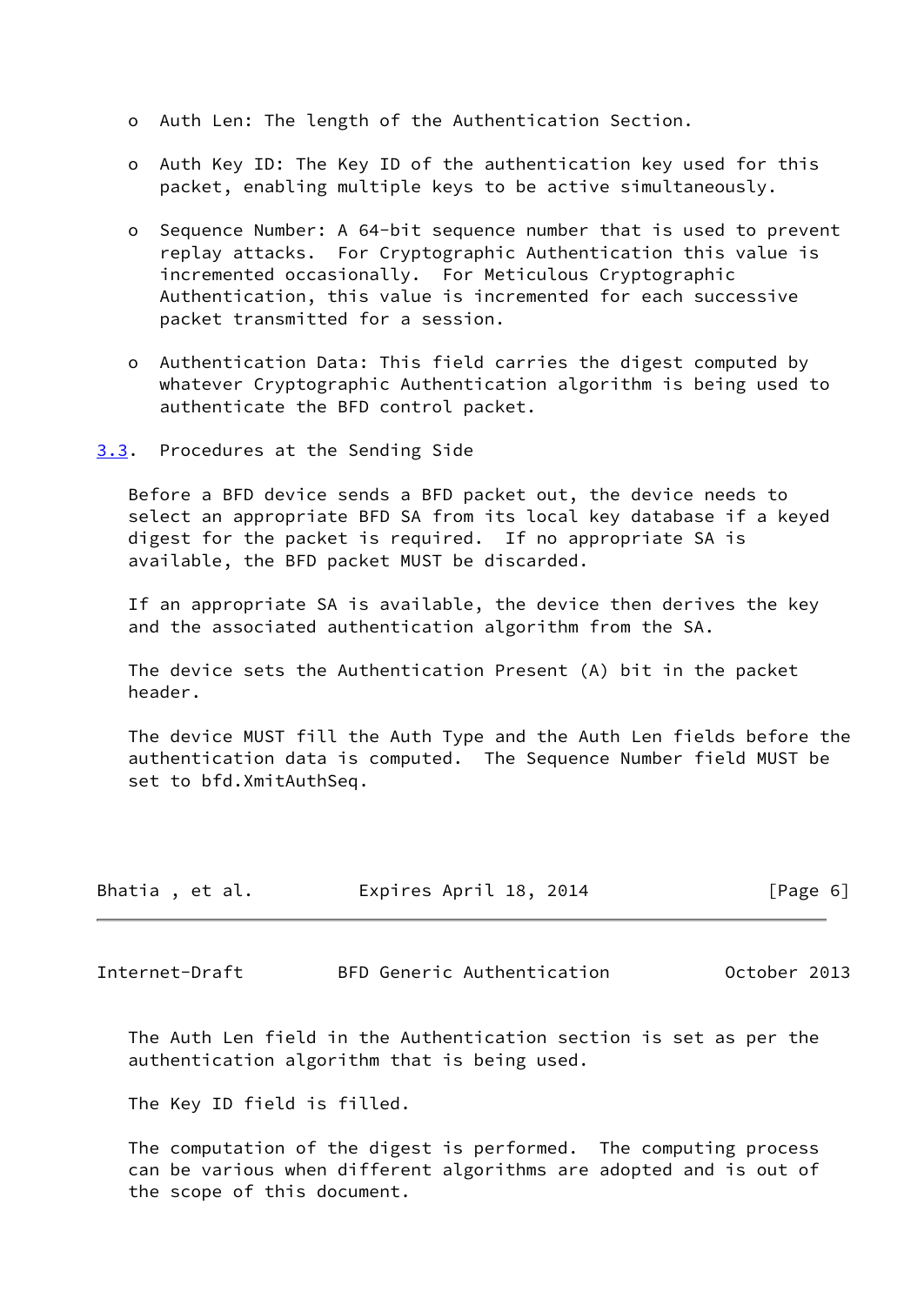The generated digest is placed in the Authentication Data field.

<span id="page-7-0"></span>[3.4](#page-7-0). Procedure at the Receiving Side

 When a BFD Control packet is received, the following procedure MUST be followed, in the order specified.

 If the Authentication Present (A) bit is set in the packet header and the receiver will try to find a appropriate BFD SA in its local key table to process the packet. The BFD SA is identified by the Key ID field in the Authentication Section of the incoming BFD packet.

 If the Auth Key ID field does not match the ID of any configured authentication key or the associated key is not in its valid period, the received packet MUST be discarded.

 If bfd.AuthSeqKnown is 1, examine the Sequence Number field. For Cryptographic Authentication, if the Sequence Number lies outside of the range of bfd.RcvAuthSeq to bfd.RcvAuthSeq+(3\*Detect Mult) inclusive (when treated as an unsigned 32 bit circular number space), the received packet MUST be discarded. For Meticulous Cryptographic Authentication, if the Sequence Number lies outside of the range of bfd.RcvAuthSeq+1 to bfd.RcvAuthSeq+(3\*Detect Mult) inclusive (when treated as an unsigned 32 bit circular number space, the received packet MUST be discarded.

 The device then prepares for generating a digest of the packet. First of all, the authentication data in the Authentication Value field needs to be saved somewhere else. Then the Authentication Value field is set with a pre-specified value (which may be various in different security algorithms) according the authentication algorithm indicated in the SA. After this, the device starts performing the digest generating operations. The work of defining actual digest generating operations is out of the scope of this document.

 The calculated data is compared with the received authentication data in the packet and the packet MUST be discarded if the two do not match. In such a case, an error event SHOULD be logged.

Bhatia, et al. 
Expires April 18, 2014

[Page 7]

<span id="page-7-1"></span>Internet-Draft BFD Generic Authentication October 2013

An implementation MAY have a transition mode where it includes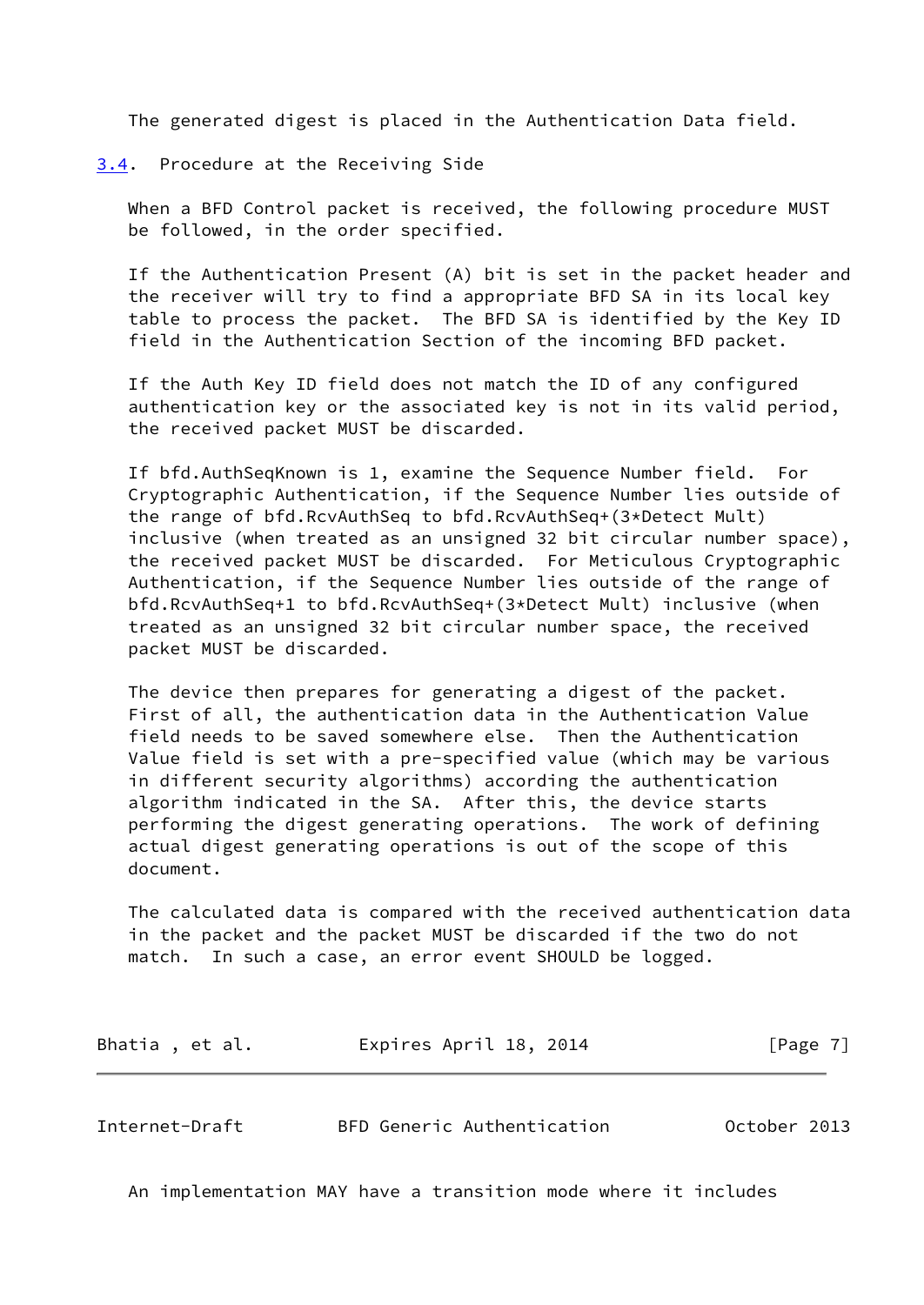CRYPTO AUTH or the MET CRYPTO AUTH information in the packets but does not verify this information. This is provided as a transition aid for networks in the process of migrating to the new CRYPTO AUTH and MET CRYPTO AUTH based authentication schemes.

<span id="page-8-0"></span>[3.5](#page-8-0). Key Selection for BFD Packet Transmission

In [[I-D.ietf-karp-crypto-key-table](#page-11-8)], a conceptual key database called "key table" is introduce. A key table is located in the middle of key management protocols and security protocols so that a security protocol can derive long-term keys from the key table but does not have to know the details of key management. This section describes how the proposed security solution selects long-lived keys from key tables [\[I-D.ietf-karp-crypto-key-table](#page-11-8)].

 Assume that a device R1 tries to send a unicast BFD packet from its interface I1 to the interface R2 of a remote device R2 at time T. Because the key should be shared by the by both R1 and R2 to protect the communication between I1 and I2, R1 needs to provide a protocol ("BFD"), an interface identifier (I1) and a peer identifier (R2) into the key selection function. Any key that satisfies the following conditions may be selected:

- o The Peer field includes the device ID of R2.
- o the Protocol field matches "BFD"
- o The PeerKeyName field is not "unknown".
- o The Interface field includes I1 or "all".
- o The Direction field is either "out" or "both".
- o SendNotBefore <= current time <= SendNotAfter.

 After a set of keys are provided, a BFD implementation should support selection of keys based on algorithm preference.

 Upon R2 receives the BFD packet from R1, R2 provides the protocol ("BFD"), the peer identifier (R1), the key identifier derived from the incoming packet (L), and the interface (I2) to the key table. Any key that satisfies the following conditions may be selected:

- o The Peer field includes the device ID of R1.
- o the Protocol field matches "BFD"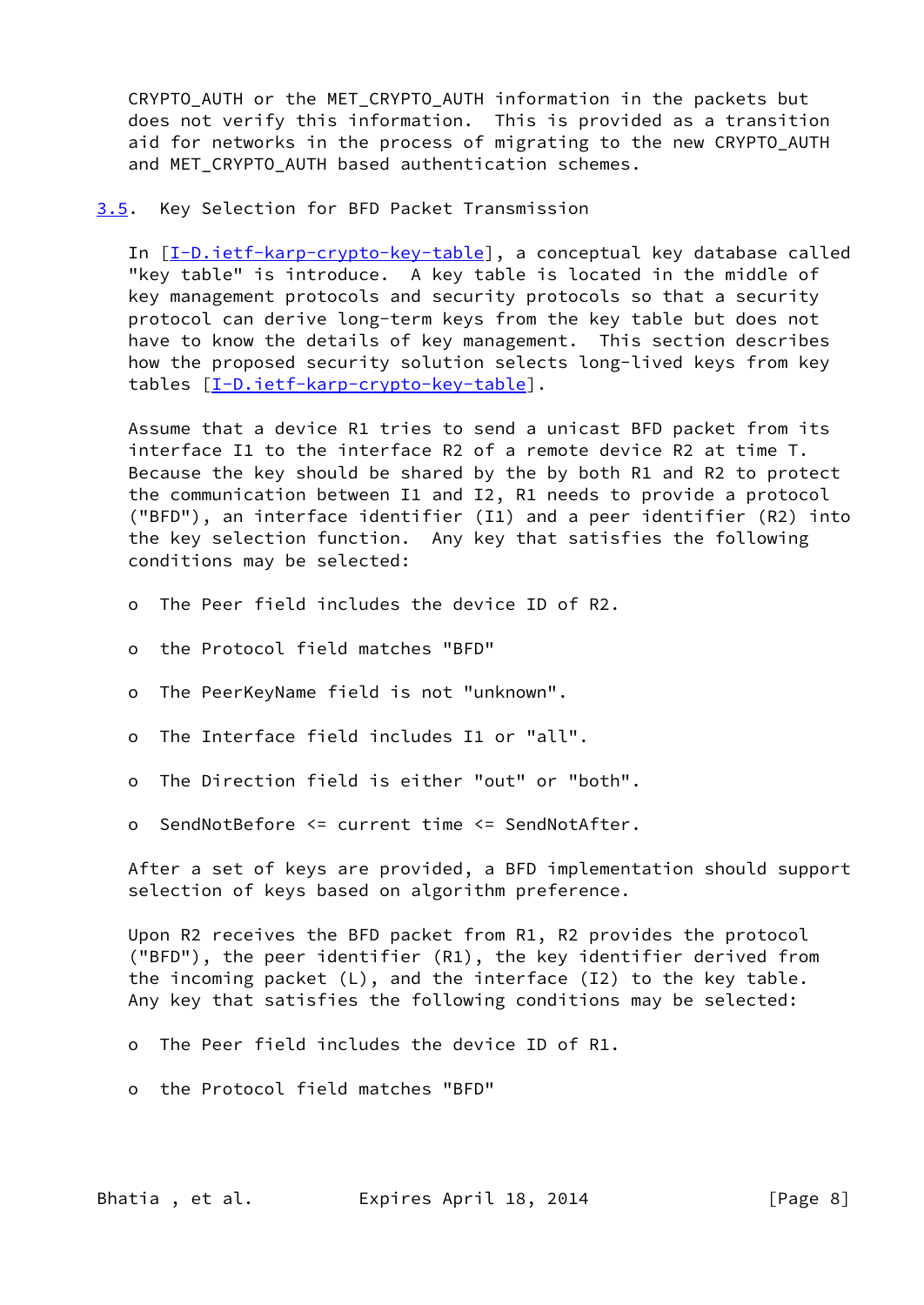- <span id="page-9-1"></span>o the LocalKeyName is L
- o The Interface field includes I2 or "all".
- o The Direction field is either "out" or "both".
- o SendNotBefore <= current time <= SendNotAfter.

<span id="page-9-0"></span>[3.6](#page-9-0). Replay Protection using Extended Sequence Numbers

As described in  $Section 1$ , if the BFD packets in a session are transferred with a high frequency, a 32-bit sequence number may reach its maximum and have to roll back before the session finishes. A attacker thus can replay the packets intercepted before the sequence number wrapped without being detected. To address this problem, the length of the sequence number in the proposed authentication section has been extended to 64 bits. After the extension, the sequence number space of a device will not be exhausted within half of a million years even if the device sends out a BFD packet in every micro-second. Therefore, the replay attack risks caused by the limited sequence number space can be largely addressed. However, in Generic Cryptographic Authentication, the sequence number is only required to increase occasionally. Therefore, a replayed packet may be regarded as a legal one until the packet with a larger sequence number is received. This type of intra-session replay attack cannot be addressed only by extending the length of sequence numbers.

 An anti-replay solution for BFD also needs to consider the scenarios where a BFD device loses its prior sequence number state  $(e.g.,)$  system crash, loss of power). In such cases, a BFD device has to re initialize its sequence number. Taking this opportunity, an attacker may be able to replay the antique packets intercepted in previous sessions without being detected.

 To address this problem, in the proposed solution, the most significant 32-bit value of the sequence number is used to contain a boot count, and the remainder 32-bit value is used as an ordinary 32-bit monotonically increasing sequence number. In Generic Cryptographic Authentication, the remainder 32-bit value is required to increase occasionally, while in Generic Meticulous Cryptographic Authentication, the lower order 32-bit sequence number MUST be incremented for every BFD packet sent by a BFD device. The BFD implementations are required to retain the boot count in non-volatile storage for the deployment life the BFD device. The boot count increases each time when the BFD device loses its prior sequence number state. The SNMPv3 snmpEngineBoots variable [[RFC4222\]](https://datatracker.ietf.org/doc/pdf/rfc4222) MAY be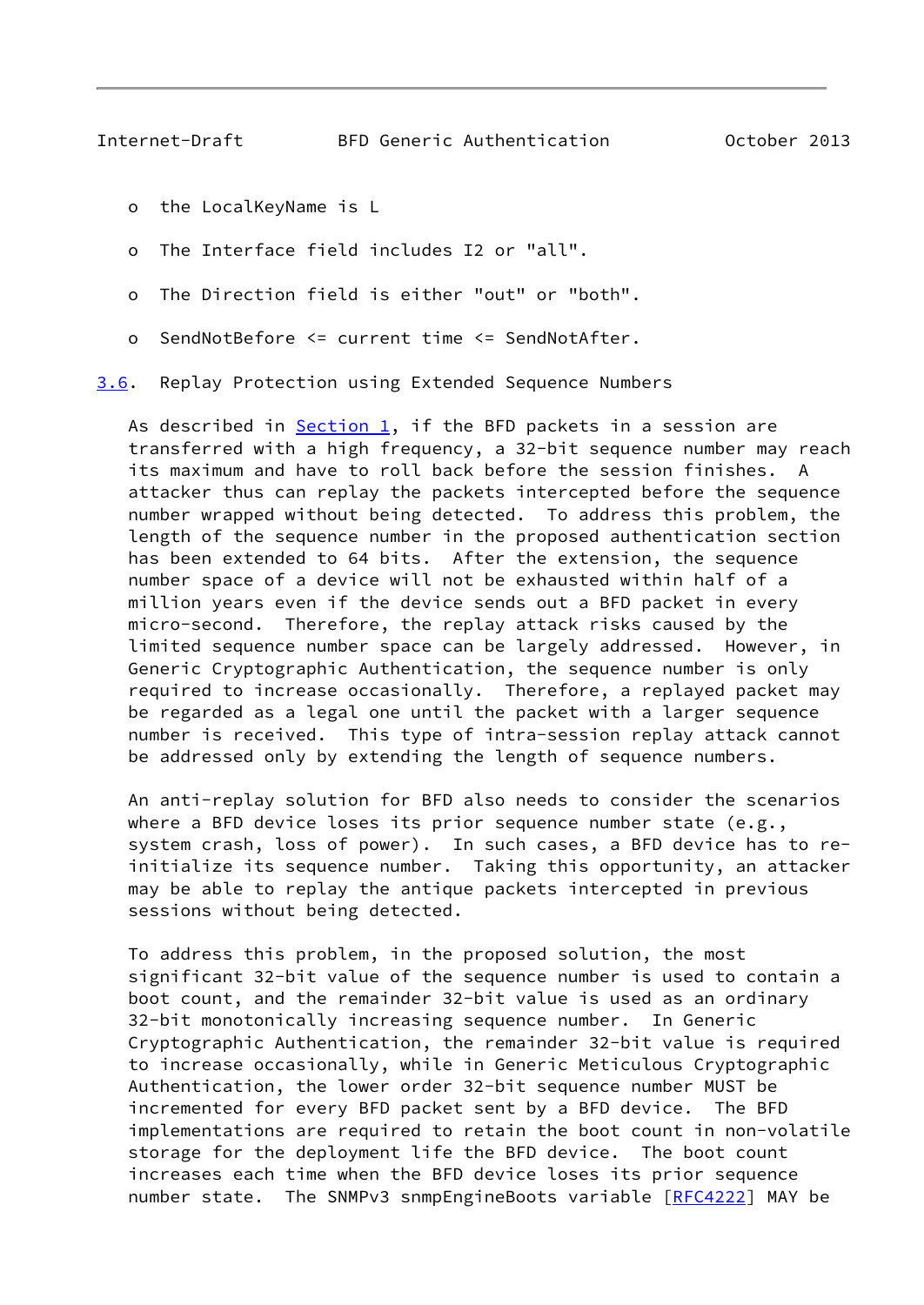used for this purpose. However, maintaining a separate boot count solely for BFD sequence numbers has the advantage of decoupling SNMP

| Bhatia, et al. | Expires April 18, 2014 | [Page 9] |
|----------------|------------------------|----------|
|----------------|------------------------|----------|

<span id="page-10-1"></span>

| Internet-Draft |  |  | BFD Generic Authentication | October 2013 |  |
|----------------|--|--|----------------------------|--------------|--|
|----------------|--|--|----------------------------|--------------|--|

 re-initialization and BFD re-initialization. Also, in the rare event that the lower order 32- bit sequence number wraps, the boot count can be incremented to preserve the strictly increasing property of the aggregate sequence number. Hence, a separate BFD boot count is RECOMMENDED.

<span id="page-10-0"></span>[4](#page-10-0). IANA Considerations

 This document currently defines a value of 6 to be used to denote Cryptographic Authentication mechanism for authenticating BFD control packets and 7 for Meticulous Cryptographic Authentication.

<span id="page-10-2"></span>[5](#page-10-2). Security Considerations

 The proposed sequence number extension offers most of the benefits of of more complicated mechanisms involving challenges. There are, however, a couple drawbacks to this approach. First, it requires the BFD implementation to be able to save its boot count in non-volatile storage. If the non-volatile storage is ever repaired or upgraded such that the contents are lost or the BFD device is replaced with a model, the keys MUST be changed to prevent replay attacks. Second, if a device is taken out of service completely (either intentionally or due to a persistent failure), the potential exists for re establishment of a BFD adjacency by replaying the entire BFD session establishment. This scenario is however, extremely unlikely and can be easily avoided. For instance, after recovering from a system failure, a BFD device has to re-establish BFD sessions. At this stage, if the device randomly selects its discriminators to identify new BFD sessions, the possibility of reestablishing a BFD session by replaying the entire BFD session establishment will be eliminated. For the implementations in which discriminators are not randomly selected, this issue can be largely mitigated by integrating the boot count of the remote BFD router in the generation of the authentication data for outgoing BFD packets. Of course, this attack could also be thwarted by changing the relevant manual keys.

 There is a transition mode suggested where devices can ignore the CRYPTO AUTH or the MET CRYPTO AUTH information carried in the packets. The operator must ensure that this mode is only used when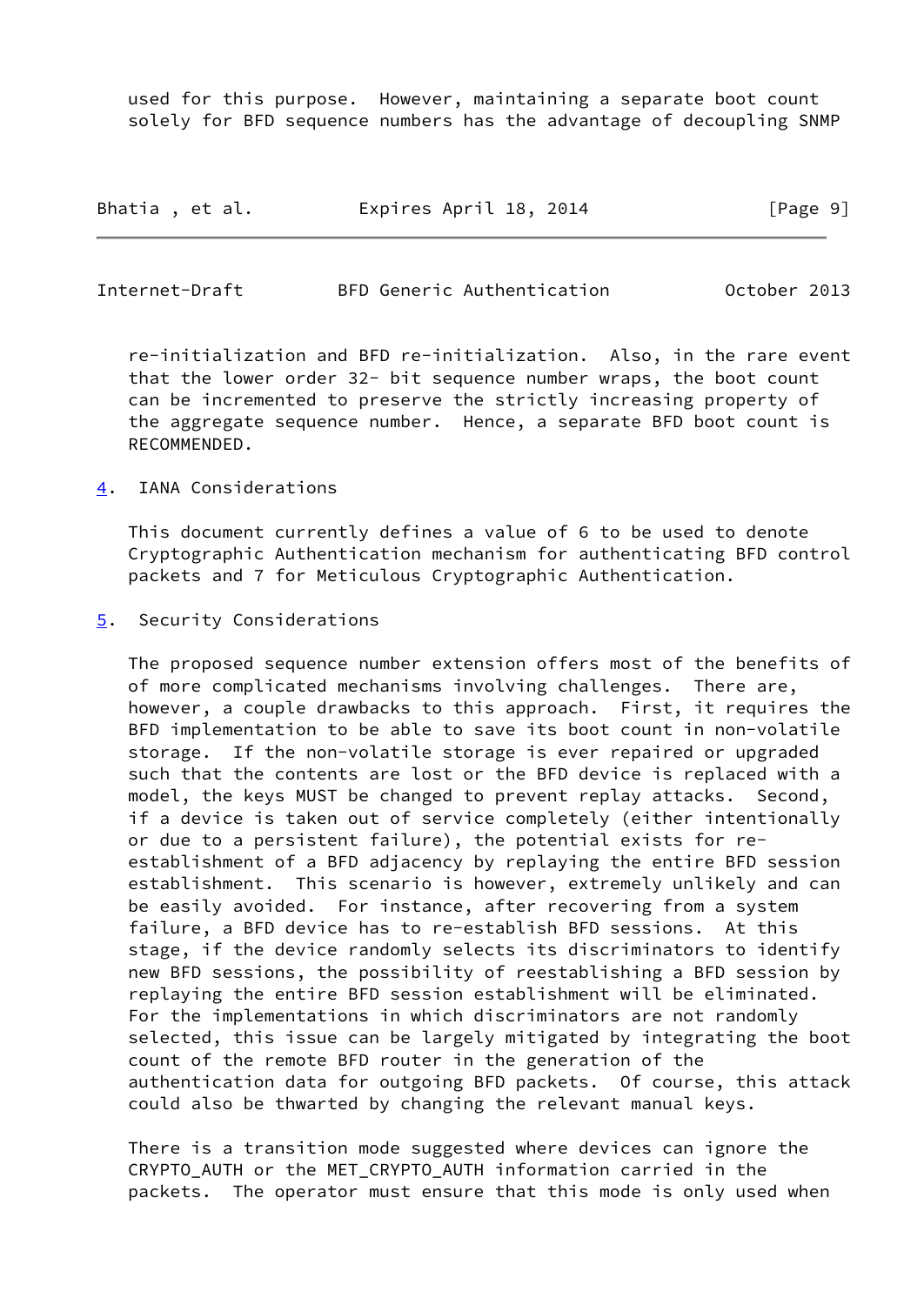migrating to the new CRYPTO\_AUTH/MET\_CRYPTO\_AUTH based authentication scheme as this leaves the device vulnerable to an attack.

- <span id="page-11-0"></span>[6](#page-11-0). Acknowledgements
- <span id="page-11-1"></span>[7](#page-11-1). References
- <span id="page-11-2"></span>[7.1](#page-11-2). Normative References

<span id="page-11-8"></span><span id="page-11-7"></span><span id="page-11-6"></span><span id="page-11-5"></span><span id="page-11-4"></span><span id="page-11-3"></span>

| Bhatia, et al.    | Expires April 18, 2014                                                                                                                                                                                                   | [Page 10]    |
|-------------------|--------------------------------------------------------------------------------------------------------------------------------------------------------------------------------------------------------------------------|--------------|
| Internet-Draft    | BFD Generic Authentication                                                                                                                                                                                               | October 2013 |
|                   | [RFC2119] Bradner, S., "Key words for use in RFCs to Indicate<br>Requirement Levels", BCP 14, RFC 2119, March 1997.                                                                                                      |              |
|                   | 7.2. Informative References                                                                                                                                                                                              |              |
| [Dobb96a]         | Dobbertin, H., "Cryptanalysis of MD5 Compress", May 1996.                                                                                                                                                                |              |
| [Db96b]           | Dobbertin, H., "The Status of MD5 After a Recent Attack",<br>CryptoBytes", 1996.                                                                                                                                         |              |
|                   | [I-D.ietf-karp-crypto-key-table]<br>Housley, R., Polk, T., Hartman, S., and D. Zhang,<br>"Database of Long-Lived Symmetric Cryptographic Keys",<br>draft-ietf-karp-crypto-key-table-08 (work in progress),<br>July 2013. |              |
|                   | [I-D.ietf-karp-design-guide]<br>Lebovitz, G. and M. Bhatia, "Keying and Authentication for<br>Routing Protocols (KARP) Design Guidelines", draft-ietf-<br>karp-design-guide-10 (work in progress), December 2011.        |              |
| [MD5-attack]      | Wang, X., Feng, D., Lai, X., and H. Yu, "Collisions for<br>Hash Functions MD4, MD5, HAVAL-128 and RIPEMD", August<br>2004.                                                                                               |              |
| [REC1321]         | Rivest, R., "The MD5 Message-Digest Algorithm", RFC 1321,<br>April 1992.                                                                                                                                                 |              |
| $\lceil$ RFC4086] | Eastlake, D., Schiller, J., and S. Crocker, "Randomness<br>Requirements for Security", BCP 106, RFC 4086, June 2005.                                                                                                     |              |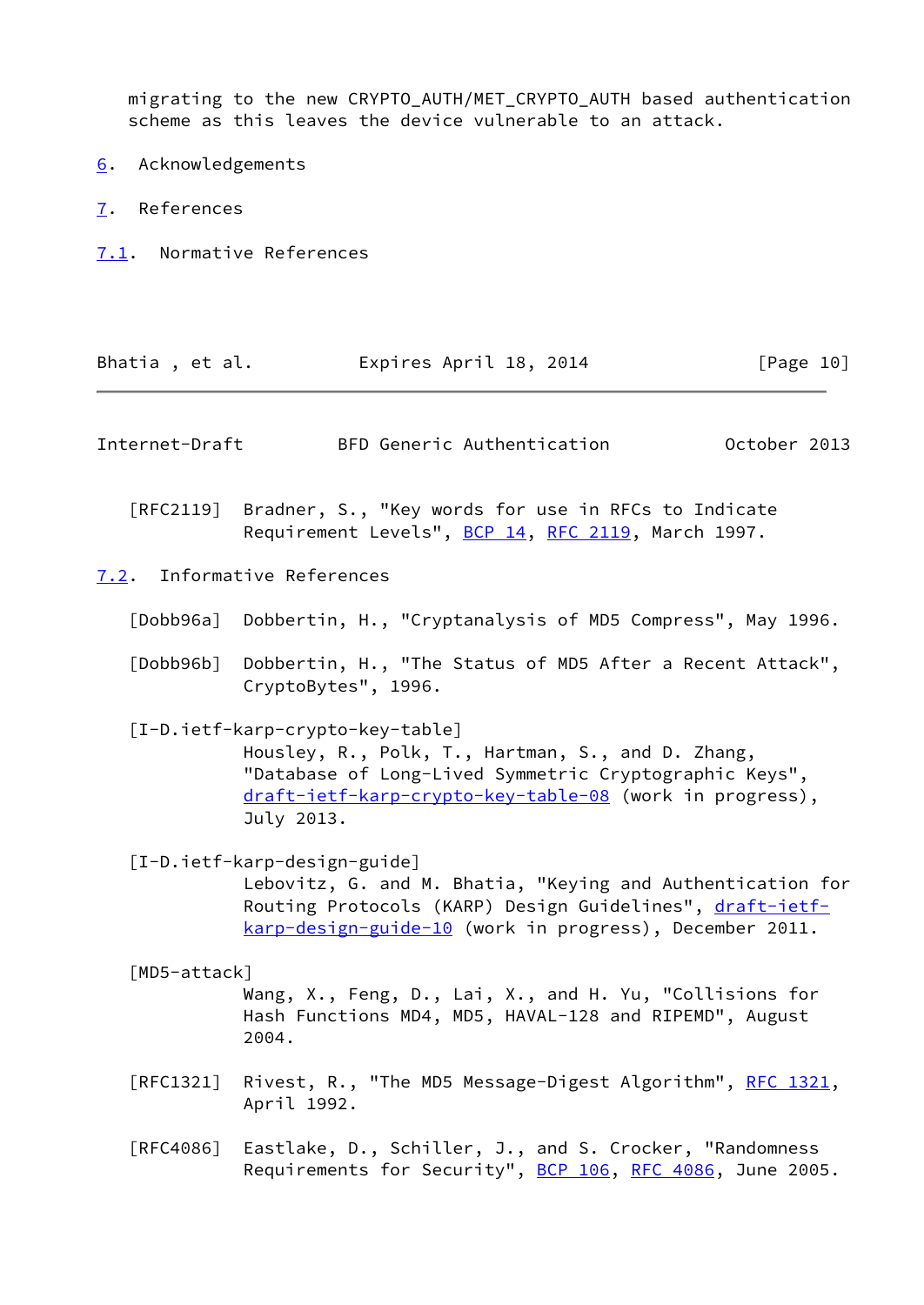- [RFC4222] Choudhury, G., "Prioritized Treatment of Specific OSPF Version 2 Packets and Congestion Avoidance", [BCP 112](https://datatracker.ietf.org/doc/pdf/bcp112), [RFC](https://datatracker.ietf.org/doc/pdf/rfc4222) [4222,](https://datatracker.ietf.org/doc/pdf/rfc4222) October 2005.
- [RFC5880] Katz, D. and D. Ward, "Bidirectional Forwarding Detection (BFD)", [RFC 5880,](https://datatracker.ietf.org/doc/pdf/rfc5880) June 2010.
- <span id="page-12-1"></span> [SHA-1-attack1] Wang, X., Yin, Y., and H. Yu, "Finding Collisions in the Full SHA-1", 2005.
- <span id="page-12-2"></span> [SHA-1-attack2] Wang, X., Yao, A., and F. Yao, "New Collision Search for SHA-1", 2005.

Bhatia, et al. Expires April 18, 2014 [Page 11]

<span id="page-12-0"></span>Internet-Draft BFD Generic Authentication October 2013

Authors' Addresses

 Manav Bhatia Alcatel-Lucent Bangalore India

Email: manav.bhatia@alcatel-lucent.com

 Vishwas Manral Hewlett-Packard Co. 19111 Pruneridge Ave. Cupertino, CA 95014 USA

Email: vishwas.manral@hp.com

 Dacheng Zhang Huawei Beijing China

Email: zhangdacheng@huawei.com